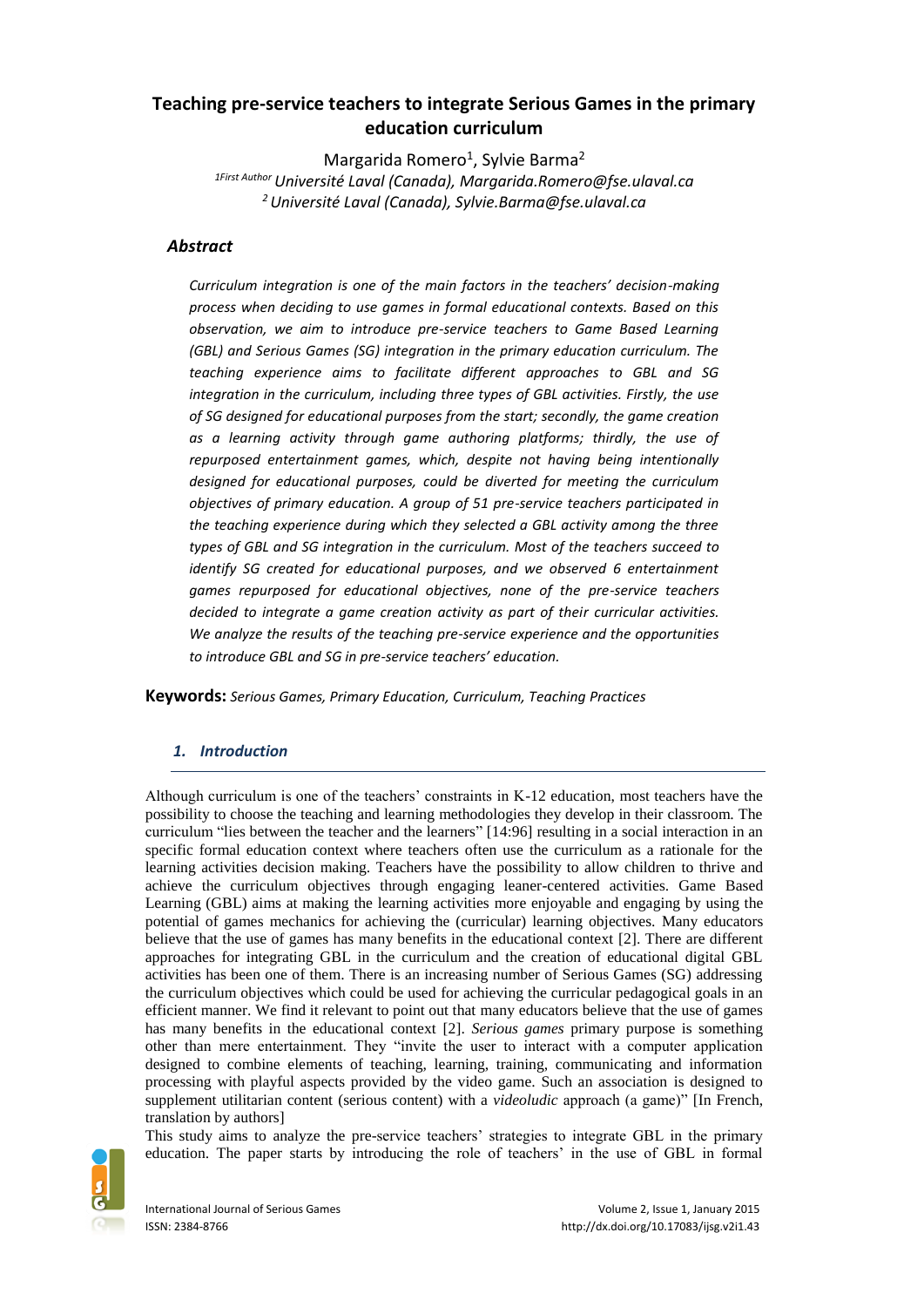education, including their attitudes toward GBL and the factors facilitating or hindering the integration of SG in the classroom. We then introduce three types of GBL integration in the curriculum and the pre-service teachers' experience in relation to these different typologies.

# *2. Integration of Serious Games in primary education*

This section aims to explore the role of teachers' in the use of GBL and SG in formal education, with a focus on primary education level. One broad argument that should be taken into account when examining the pertinence of having teachers integrating ICT in the elementary classroom is that young people are Digital Natives, and a part of the Game Generation [24,25]. The author also argues that the young generation is able to assimilate information much more quickly than their parents because they have always lived in a world of ubiquitous technologies. The critical review of Bennett, Maton and Kervin [6] suggests that younger generations use technologies for leisure and social activities; nevertheless, they highlight the lack of homogeneity in the digital generation. Despite an increased use of technologies among the younger generations, most educators have remained skeptical about the relevance of digital platforms to facilitate learning [23]. To pinpoint on some important elements related to this situation, we review the SG opportunities for primary education and the factors susceptible to facilitate or hinder the integration of GBL focusing on the teachers' attitudes towards GBL and SG.

# *2.1 Serious Games opportunities for primary education*

GBL and SG combine the active pedagogy and the playful character of games with learning objectives based in knowledge or competences [15,29]. According to Connolly, Stansfield and Hainey [10], the educational digital games support the teaching, learning, and evaluation processes. In primary education, Bottino, Ott and Tavella [5] analyse the use of serious games for developing students' reasoning and logical abilities in Europe. While game does not influence the students' level of achievement, they observe a high level of motivation and engagement in all the students. Cheng, Lou, Kuo and Shih [8] observe a relation between the primary education learners' acceptance of digital games and their usefulness for their academic goals in Taiwan. The literature review of Haney and colleagues [16] on the use of serious games in primary education observe that most of the games are used for learning mathematics, science and language. They observe that part of the studies on the effectiveness of learning through serious games leads to better results with the use of SG [36], but other studies observes no differences between the learning gains of the control and experimental groups [38]. In most of the cases, and despite of the learning effectiveness, the motivation and engagement of the learners is claimed as a positive outcome in the use of SG in primary education.

## *2.2 Serious Games opportunities for primary education*

Despite the interest of games for sustaining the primary education learners' motivation [5] and the growing number of SG available most educators remain skeptical about the relevance of using them [2]. It still remains a challenge for most elementary and secondary teachers. So far, very little has been done during the formative years of pre-service elementary teachers to make sure they develop an awareness of resources available to them and understand the potential of SG with their students. While some teachers do not feel tech-savvy and are afraid to incorporate new technologies to their practice other teachers does not consider games useful for primary education goals [26]. Games are often perceived as a diversion from curricular pedagogical goals and even considered by some teachers as "frivolous, unproductive, and apart from the real world" [12:8]. According to McFarlane, Sparrowhawk and Heald, "obstacles to game use in schools is a mismatch between game content and curriculum content, and the lack of opportunity to gain recognition for skill development" [20:4]. Similarly, after interviewing 259 exemplar teachers in the USA, Proctor and Marks [26] observe that usefulness and the lack of game content matching to the curriculum are the most important barriers in the integration of games in the primary and secondary education. In some cases, educational games are offered to students as a reward but not as a primary learning activity [7]. In addition to the perception of games as a second-order learning activities, other factors hindering the SG integration in the classroom invoked by the teachers are the inflexibility of the curriculum and the lack of teaching time [1]. However, at the present time, the pervasive use of digital technologies as tools of mediation in cultural practises, both in the

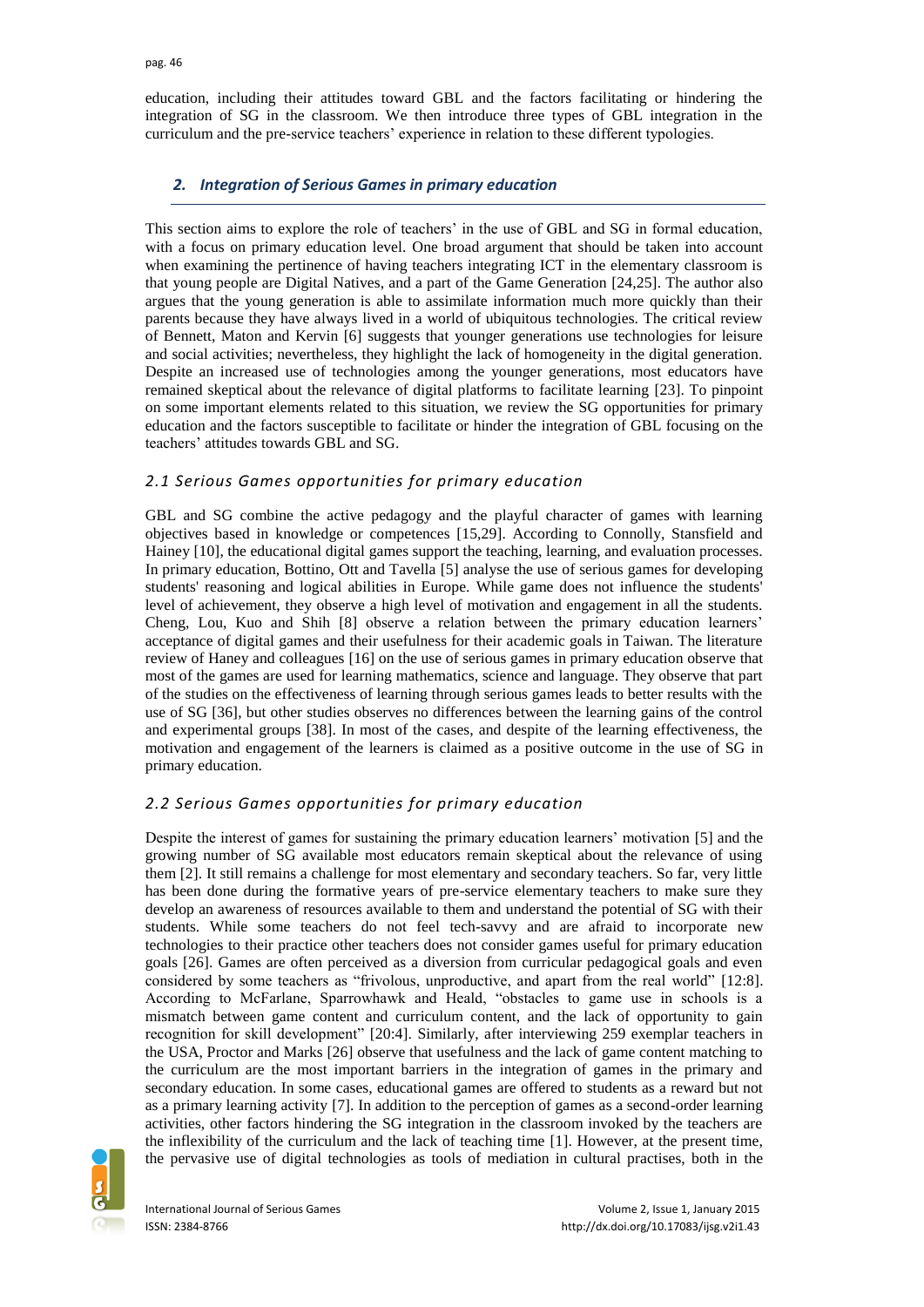West and elsewhere in the world, has to be taken into account. As the Canadian Council on Learning's report on virtual learning stated [6:9]: "Canada's younger generation is primed to exploit the potential of learning technologies. Computers, multimedia programs, chat rooms and other manifestations of the digital age are now common throughout children's developmental years – as almost any parent or educator will attest". Developing pre-service teachers ICT competencies could be a strategy to exploit this potential, and allow future teachers to be more knowledgeable about the ICT technologies that could be integrated in education, in general, and have a better knowledge about the GBL and SG opportunities for achieving their curricular objectives.

# *3. Strategies for integrating SG in the primary education curriculum*

In order to identify the (serious) games that could be integrated in the primary education curriculum we have developed a two axis criteria. The first axis, considers the curriculum, including the 8 areas of the primary education disciplinary fields in the province of Quebec (Canada): (1) French, (2) Mathematics, (3) Physical education and health, (4) English Second Language, (5) Arts education, (6) Ethics and religious culture, (7) Geography, history and citizenship education; and (8) Science and Technology. The second axis integrates the strategies for adapting (serious) games to the curriculum objectives: (1) using SG or customizing existing games, (2) repurposing existing games and (3) creating new games.

We introduce the strategies for adapting (serious) games to the curriculum objectives in the next section before introducing the (serious) games identified for the primary education curriculum.

## *3.1 Serious Games opportunities for primary education*

Computer games are techno-pedagogical artifacts that are still considered quite complex to design by teachers. Despite the growing number of technological solutions which are offered for creating games (e.g. Unity, Ren'py, Scratch…) the techno-pedagogical skills and the time required for developing a game from scratch are important barriers to engage primary education teachers to develop their own computer games. When introducing games in their practice, teachers engage in a decision making process in which they should select an existing game that fits with the curriculum objectives or repurpose an existing entertainment game, which has maybe not being designed initially with an educational objective but which could be used as part of a learning activity [35]. The perfect matching between the pedagogical intentions of the teacher in relation to the curricular objectives and the pedagogical use of (serious) games requires time, adaptations or customization. In Canada, there are groups of researchers who are reflecting on ways to have teachers integrate serious games to the provincial curricula. Serious games are seen as a way to engage students in inquiry-based learning, an important competency in the Canadian educational settings. A study involving pre-service teachers' analysis of different SG, illustrated that SG are in most cases not fully adapted in terms of curriculum objectives, but also in terms of the "design (colors, shapes, pictures etc.), scenarios, characters, levels, points, and feedback", which requires a redesign of the game in order to fit an appropriate curriculum integration in the classroom [32:1351]. In order to face the challenge of adapting the game to the curriculum goal, there are mainly three strategies that we will describe in the next section: (1) customizing existing games, (2) repurposing existing games and (3) creating new games.

#### **Table 1.** Strategies for integrating (serious) games in education.



*Customization of existing SG*

Firstly, there is the possibility the redesign and customization of games to fully match the learners' needs to achieve the curricular goals. Adaptation and customization of the games could be made in terms of difficulty, language, knowledge content, metacognitive supports [3], learner skills and competence assessment SG [30], among other adaptive characteristics of SG. This first strategy requires the SG to be technologically advanced enough in order to support a certain degree of adaptability, but more importantly, this strategy requires technological skills that could became a barrier to the integration of SG in the formal education.

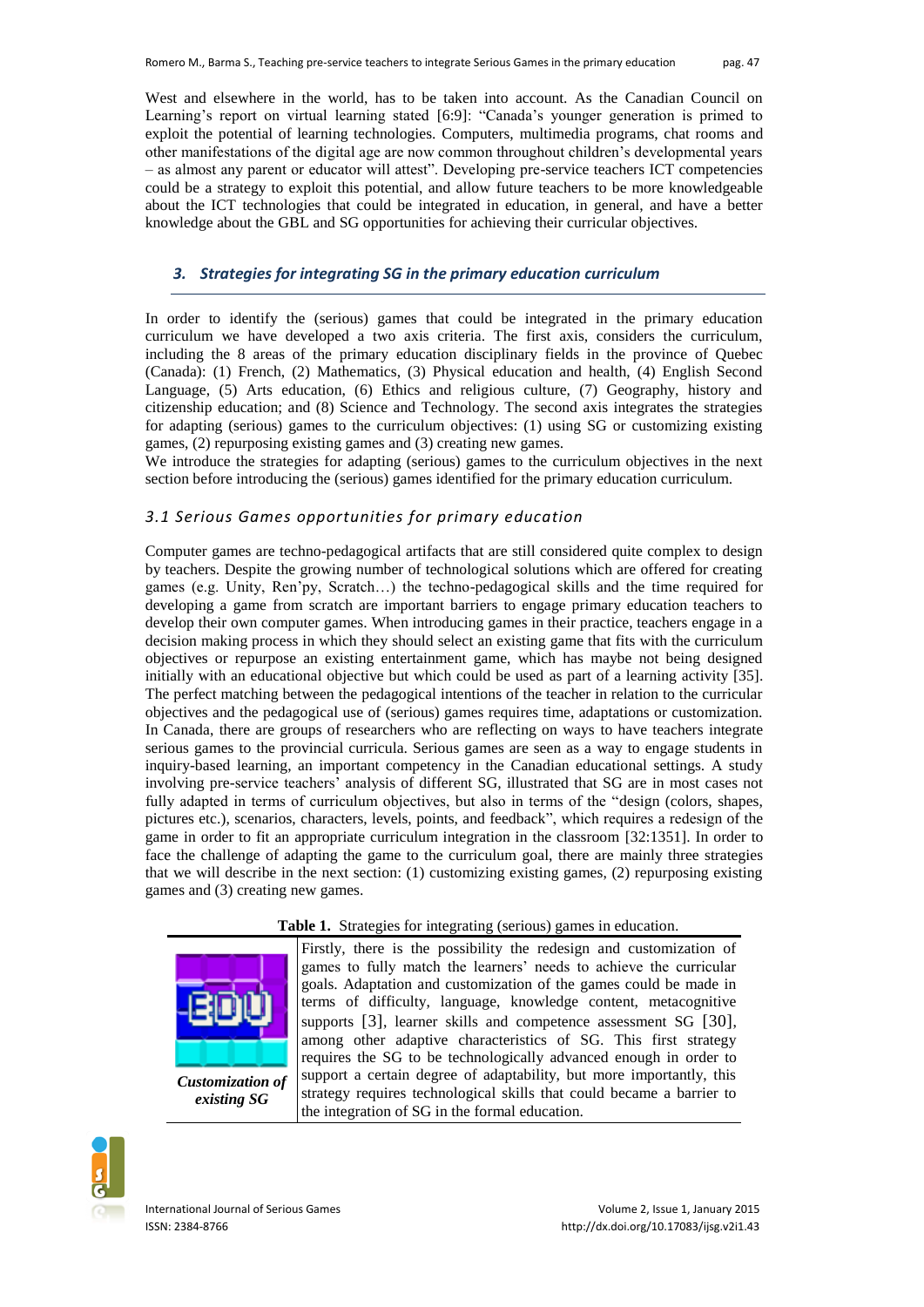

*Repurposing existing games* Secondly, the teacher could decide to adapt the learning sequence in order to integrate computer entertainment games or SG in a way that could help achieve the curricular objectives and avoid losing the "educational focus" [22]. Popular entertainment games such *Angry Birds* could be repurposed in the context of mathematical learning [28] if the teacher succeeded to integrate the learning objectives and the use of the game within the curricular objectives. Entertainment games can be used as popular content in the classroom, such as the use of newspapers or other type of media, when the teacher organizes the learning sequence as a resource in one of the phases of the teaching or learning process. Playing simulation and virtual words, such *SimCity* could be a possibility to introduce the urban geography curriculum [37], providing an environment of simulation before starting to introduce the concepts of urban geography of the curriculum. Nevertheless, games are often used at the end of the learning sequence as a way to evaluate or transfer the knowledge and competences developed through the learning sequence. Sancar, Tokmak and Ozgelen observed pre-service teachers integration of (serious) games for curricular objective, and pointed out that "the computer games selected required students to have pre-knowledge to play. For example, children had to know addition and subtraction process in order to play the computer game on basic operations." [32:1354].



*Creating (serious) games as a learning activity*

Finally, we should consider the strategy of creating games as a learning activity helping to achieve some curriculum objectives. Kangas [18] develops creative and collaborative learning competencies through the development of a playful learning environment where the children are invited to co-create and play computer games. The MAGICAL project [19] aims to develop also the creative and teamwork competences through the use of a gameauthoring environment where the children create games collaboratively. The game authoring platforms Scratch (http://scratch.mit.edu/) and Ren'py (http://www.renpy.org/) are specially adapted for introducing children to game development, which contributes to their digital literacy skills, their algorithmic, algebraic and geometrical mathematical knowledge; but also to the narrative development of the language curriculum by creating a scenario for the game and their characters [27].

# *3.2 Creating (serious) games as a learning activity*

The third strategy introduced in the last section aims to engage learners in the creation of (serious) games as a powerful interdisciplinary strategy. Kafai [17:74] discusses the opportunities of the game creation learning activity for allowing children to be placed "in a situation that requires them to design, plan, reflect, evaluate and modify their programs on a constant basis", which could contribute to "development of children's abilities to deal with complex tasks". Game creation and programming has been introduced as learning activities in many schools with initiatives such as the one of *Hour of Code* promoting programming skills among K-12 children in the USA, or the www.code.org's tutorial, which "teaches basic coding principles through gameplay" [9:99]. Little by little, these initiatives seen as informal education are becoming formal; in July 2013, UK has become the first country to integrate programming as an official objective of the primary education curriculum [11]. The creation game strategy requires the teacher to develop her own programming skills or be able to delegate this expertise to other colleagues or the children. Teachers are sometimes behind a lot of their pupils when it comes to the general usage of ICTs. That doesn't mean that they cannot put in place a classroom management strategy where the more advanced ICT people (often part of the pupils) have the responsibility to help the other members of the Community of Learners (CoL), including the other pupils and teachers. When teachers are not very confident about their use of ICTs in education, their starting point is often similar to those of the

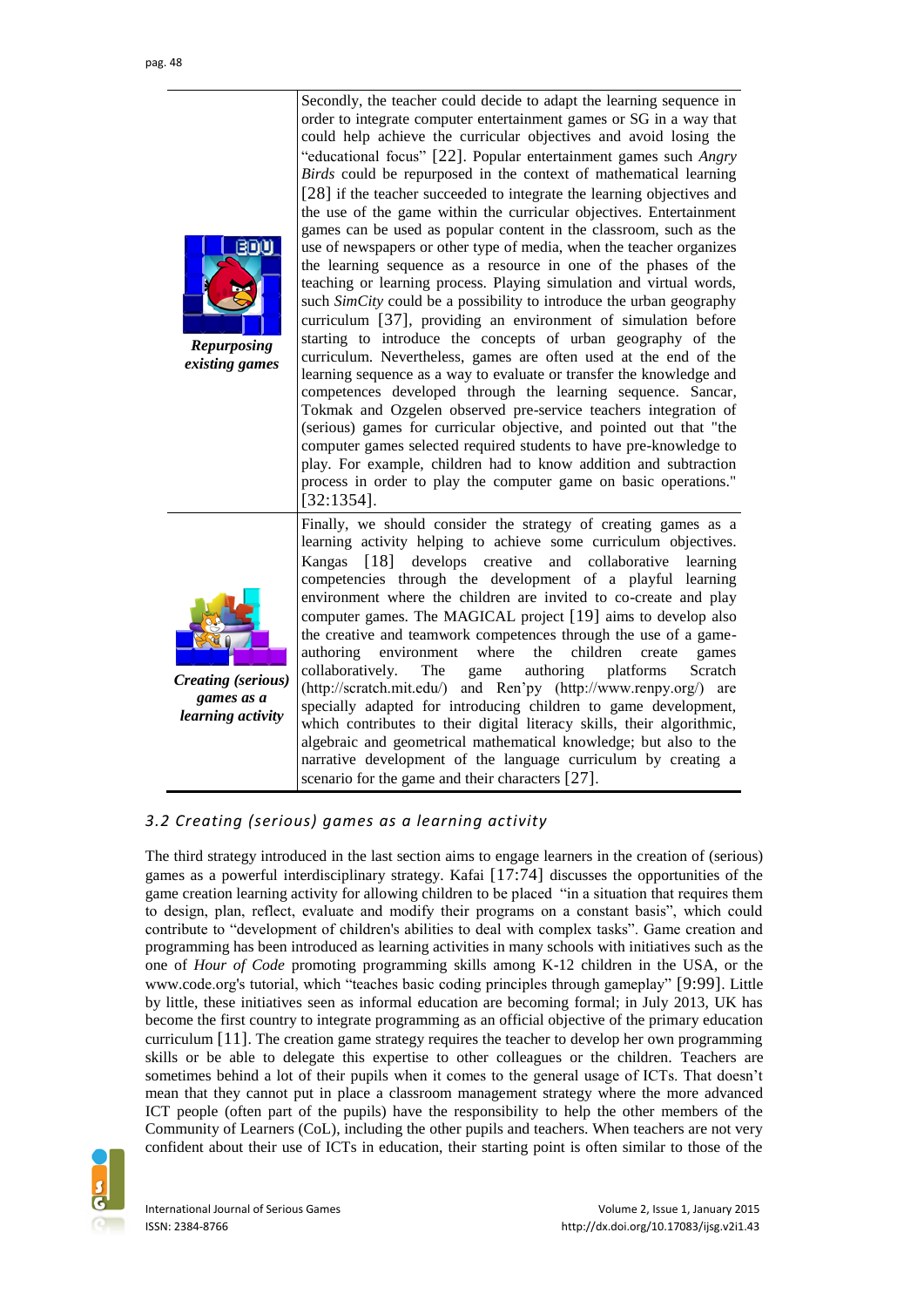children they teach. Teachers who engage in such a learning journey are in fact active in developing some of the  $21<sup>st</sup>$  century competencies such as learning to learn, teamwork and collaborative learning, and also problem solving strategies to overcome the technological challenges emerging in the classroom.

## *4. Methodology*

## *4.1 Context*

The study of the way (serious) games integration happens in the context of primary education is developed with a group of pre-service teachers in Quebec (Canada). The strategies for adapting (serious) games to the curriculum objectives are coherent with the goals of the Quebec education program in primary education. One of the most important aspects of the Quebec curriculum is that teachers are invited to focus less on content and have students engage in an active process to develop competencies. Those competencies can be specific to each disciplinary field but can also refer to cross-curricular ones. Amongst the cross-curricular competencies, two of them appear to be especially relevant to GBL and SG. "The intellectual competencies call on even the youngest students to go beyond superficial memorization of content and mindless conformity, and to aim for a higher level of skills. They define an active relationship to knowledge, and enable students to relate to reality—to grasp, interpret and understand it" [21:13]. As for the methodological crosscurricular competencies, teachers have to put forward learning activities that promote the use of ICT. Such a process also espouses some goals of the Quebec curriculum since teachers become more familiar with ICT by starting to master its basic procedures and vocabulary as they make more use of games and potential educational applications [21].

### *4.2 Sample*

A group of 51 pre-service teachers have been engaged in a learning activity inviting them to integrate a GBL in the primary education curriculum. The pre-service teachers were engaged in the "Pedagogical uses of ICT" compulsory course during their third year of the Bachelor's Degree in Education and Primary Education program (BEPEP) at Université Laval in 2014. Université Laval is Canada's oldest institution of higher education and North America's first to offer instruction in French. Pre-service teachers' mean age is 23 with a low standard deviation (SD=2,28). Most of them do not play digital games (62%) or rarely (12%), but the great majority uses Internet for search information everyday (68%) or several times per week (27%). None of the pre-service teachers had ever heard before about the existence of SG and they did not foresee the possibilities to repurpose existing games or create new ones using the game authoring platforms.

#### *4.3 Procedure*

The group of 51 pre-service teachers was introduced to the three strategies of GBL integration in the classroom in two classes at the end of the course, once the students had developed their basic ICT competencies. In the first class of the GBL activity, a short introduction was facilitated by the professor, who introduced each of the (serious) games integration into the curriculum and provided one example for each of the strategies: (1) customizing existing games, (2) repurposing existing games and (3) creating new games. After the introduction of each strategy, the students were invited to develop an individual activity where they would choose a GBL integration strategy among the three, or combine them, in order to achieve one (or more) of the learning objectives of the primary education curriculum. Each student had to justify the choice of the GBL activity and the educational value for the curriculum objectives in a document where they should introduce the (1) curriculum area, (2) learning objectives (3) strategy of (serious) game integration, (4) the game selected to be customized, repurposed or the game creation activity and (5) the justification of the previous selections for the primary education target in terms of the added value brought by the use of (serious) games for developing the learning objectives selected. The students were given 5 days to complete the activity and they had to submit their work through the Virtual Learning Environment (VLE) two days before the next class. In the following class, the professor engaged a discussion in the classroom to invite pre-service teachers to justify the choice of their strategies and the games selected.

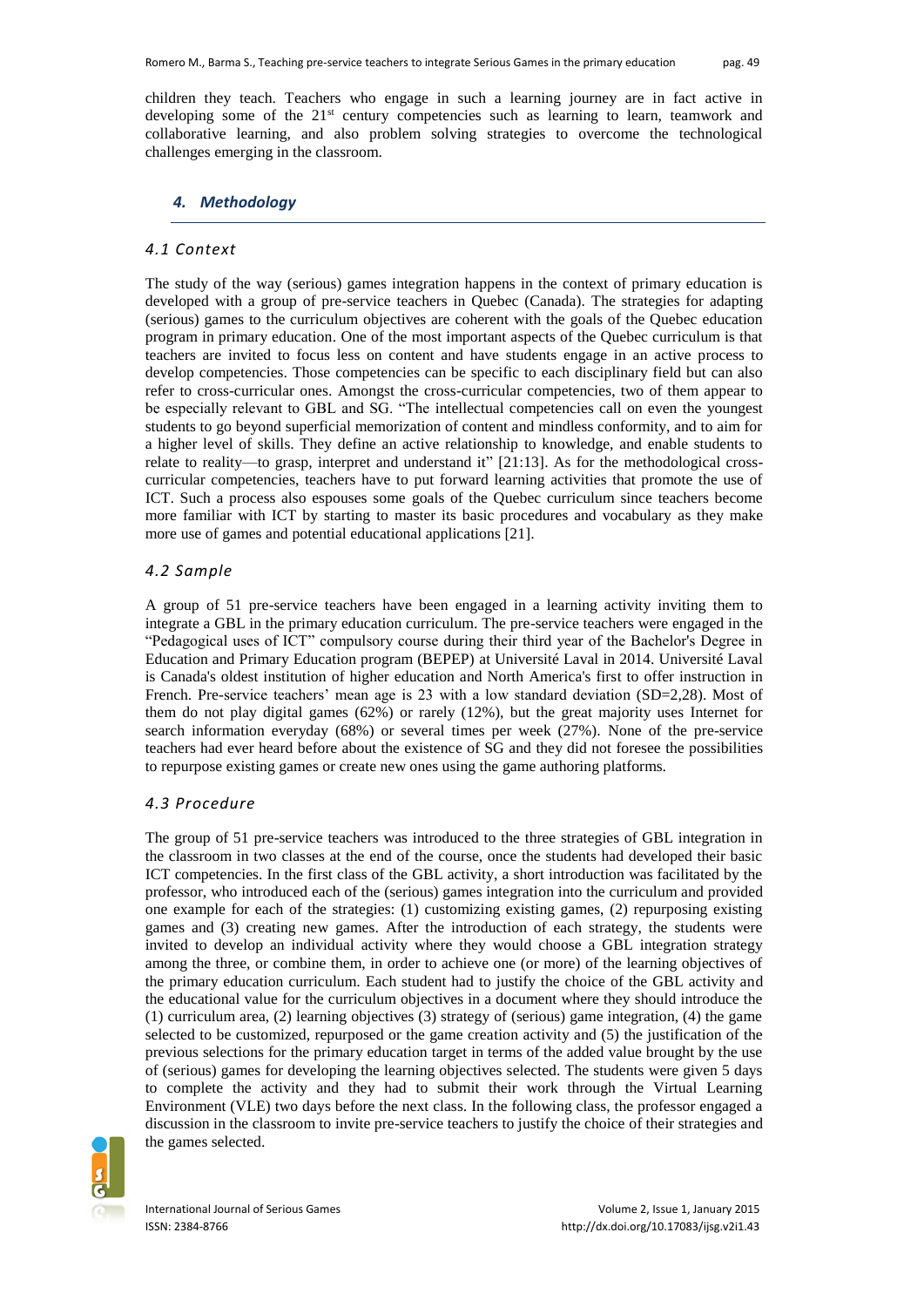## *5. Results*

Most students (50 over 51) succeeded to integrate a (serious) game in the primary curriculum. Table 1 introduces the results of the GBL activities. The strategies of games integration described in section 3 constitute the second axis of the matrix for identifying the (serious) games that could help develop the curriculum areas (first axis) of primary education in Quebec. The integration strategies include (1) using SG for children education or customizing existing games, (2) repurposing existing games and (3) creating new games. In order to facilitate the use of the SG identification in other international contexts, we added a column in Table 1, specifying the language availabilities of the games.

| <b>Curriculum Area</b><br>(Axis 1)                  | (Serious) Game                                                               | Language  | <b>Integration Strategy</b><br>(Axis 2) |
|-----------------------------------------------------|------------------------------------------------------------------------------|-----------|-----------------------------------------|
| $(1)$ French                                        | Les mots du Visuel. Spelling and<br>orthography.                             | <b>FR</b> | SG for children education               |
|                                                     | Du plaisir à lire. French literacy.                                          | <b>FR</b> | SG for children education               |
|                                                     | Magimot. Orthography                                                         | <b>FR</b> | SG for children education               |
|                                                     | Thélème. Social network for learning<br>French as a Second Language          | <b>FR</b> | SG for children and adults              |
| (2) Mathematics                                     | La Souris Web. Geometry, symmetry.                                           | <b>FR</b> | SG for children education               |
|                                                     | Timez Attack. Mental calculations [13].                                      | <b>FR</b> | SG for children education               |
|                                                     | Bejeweled Blitz. Casual games for<br>learning geometry, shapes and algebra.  | EN, FR    | Repurposed game                         |
|                                                     | Angry Birds. Casual games for learning                                       | EN        | Repurposed game                         |
|                                                     | CalculaTice. Mental calculation.                                             | <b>FR</b> | SG for children education               |
|                                                     | MathémaTice. Mental calculation.                                             | <b>FR</b> | SG for children education               |
|                                                     | Le café des MATHadores. Venn<br>diagrams, algebra, applied mathematics.      | <b>FR</b> | SG for children and young               |
|                                                     | Math Mountain. Mental calculation.                                           | EN        | SG for children education               |
| (3) Physical education<br>and health                | Vinz et Lou mettent les pieds dans le<br><i>plat</i> . Nutrition and Health. | <b>FR</b> | SG for children education               |
| (4) English Second<br>Language                      | The Sims, English Second Language                                            | EN        | Repurposed game                         |
|                                                     | Wordspot, English word identification.                                       | EN        | SG for children and adults              |
| (5) Arts education                                  | Crayons Physics, Arts.                                                       | EN        | SG for children and adults              |
| (6) Ethics and religious<br>culture                 | World of Warcraft, Using the game to<br>reflect on violence and ethics.      | EN        | Repurposed game                         |
| (7) Geography, history<br>and citizenship education | Pays du monde. Geography, list of<br>countries.                              | <b>FR</b> | SG for children and adults              |
|                                                     | Happy wood. Geography and<br>citizenship.                                    | <b>FR</b> | SG for children and young               |
|                                                     | Le code perdu. Citizenship.                                                  | <b>FR</b> | SG for children and young               |
|                                                     | Civilization. Geography and urban<br>context.                                | EN        | Repurposed game                         |
|                                                     | SimCity. Geography and urban context.                                        | EN        | Repurposed game                         |
| (8) Sciences and<br>technology                      | Lake Adventures. Water management<br>and sustainable development.            | <b>FR</b> | SG for children education               |
|                                                     | Donjons & RaDon. Introduction to<br>physics [33].                            | <b>FR</b> | SG for children and young               |
|                                                     | Énerguy. Energy management and<br>sustainable development.                   | <b>FR</b> | SG for children and adults              |
|                                                     | Crazy Machines. Introduction to<br>physics.                                  | EN        | SG for children and adults              |

**Table 2.** Games classification according to curriculum areas and integration strategies.



The results of our study are similar to those obtained through the literature review of Haney and colleagues [16], who observed that most of the serious games analysed in the studies integrating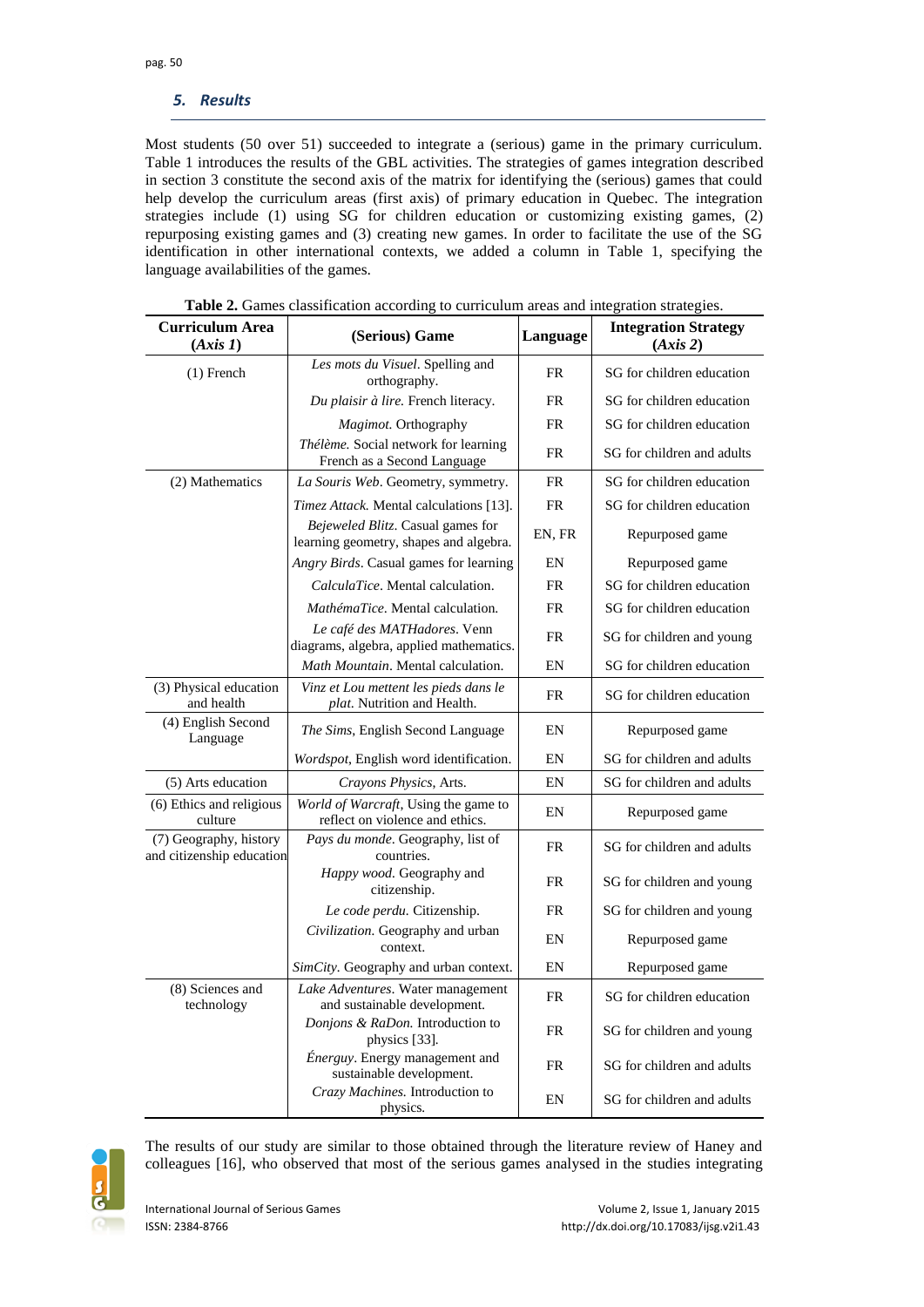SG in primary education were focused in the areas of mathematics, science and language. In our study, we observe a prevalence of the integration of SG in the area of mathematics (n=8 different SG), however the second are of the curriculum with a higher number of different SG is Geography, history and citizenship education  $(n=5)$ . The third area is French  $(n=4)$ , Science and technology  $(n=4)$  and English as a Second Language  $(n=2)$ . The main difference remains in the use of Geography, history and citizenship education, which is proportionally higher among the group of pre-service teachers in Quebec participating in the study.

## *6. Discussion*

Schools and teachers in primary education in Quebec have an important flexibility with regards to time allocation to different disciplines, leading to the opportunity of using innovative and interdisciplinary teaching and learning approach. The discussion with pre-service teachers leads to consider a higher opportunity to use (serious) games in primary education rather than in secondary education. The pre-service teachers thought that in the context of primary education, there is a greater flexibility when it comes to their teaching planning than it is with secondary education. Despite the greater opportunity to integrate SG in primary education, the effective integration of SG in primary education is still limited to innovative projects [34]. Quebec primary education teachers' are used to introduce popular culture and characters in the classroom [31], which could be favorable to help integrating games as popular cultural artifacts in the classroom. In both contexts, European and Quebec elementary schools have been provided with different types of educational technologies through the last decade, including computer or media labs, laptops and tablet computers and interactive whiteboards in different degrees, creating a big diversity of educational technologies landscapes in each school. While educational technologies are still diverse and not available for all the learners and primary teachers, the integration of computer games faces a technological challenge in their integration to primary education.

### *7. Conclusion*

As mentioned previously, this study aimed to identify SG that could be used in the context of the primary education curriculum in Quebec. The (serious) games identification process leads to an observation of a majority of SG being used in mathematics, followed by science and technology. In mathematics, we observe the higher rates of using repurposed games. Despite a higher use of repurposed games in mathematics, pre-service teachers showed a preference for using existing SG designed specifically for the primary education curricular objectives in order to allow a more flexible integration of SG. The integration of SG in the primary education curriculum should not be expected to be done during a complete learning sequence; SG could be integrated as a part of a learning sequence where the use of the SG is combined to other resources, activities and learning methodologies to provide an enriched learning experience. For pre-service teachers, the rationale behind the use of existing SG lies in the facility of its integration. These results point out the preteachers avoidance of customizing, adapting or creating new games due to the technological requirements for developing these strategies. There is a need to allow pre-service teachers to develop the strategies of customization, repurposing and game creations, and limit the expectations of finding a perfect match between the SG and the curricular objectives. With this objective, we aim to highlight two main ideas to increase the (serious) game integration in the primary classroom. Firstly, teachers' have the possibility to adapt existing games and technology. There is no need to wait for the perfect SG matching perfectly each curriculum objectives. We have observed different strategies that could help introduce existing (serious) games for developing the curriculum objectives through customization, repurposing existing games or by creating games as a learning strategy. Even when the school facilities does not provide computer equipment for all the learners, teachers could organize the classroom activities in order to run games in collaborative challenges, or even invite the children to bring their laptops, smartphones or tablets to the classroom through a "Bring Your Own Device" (BYOD) policy. Introducing games in the classroom should not be limited by the existing (serious) games neither by technology when the teacher is able to customize, repurpose or engage in creating games in technologically diverse contexts. Secondly, teachers do not need to become tech-savvy before integrating computer games in the classroom, they just should change their paradigm from "I'm-the-Teacher-I-know-

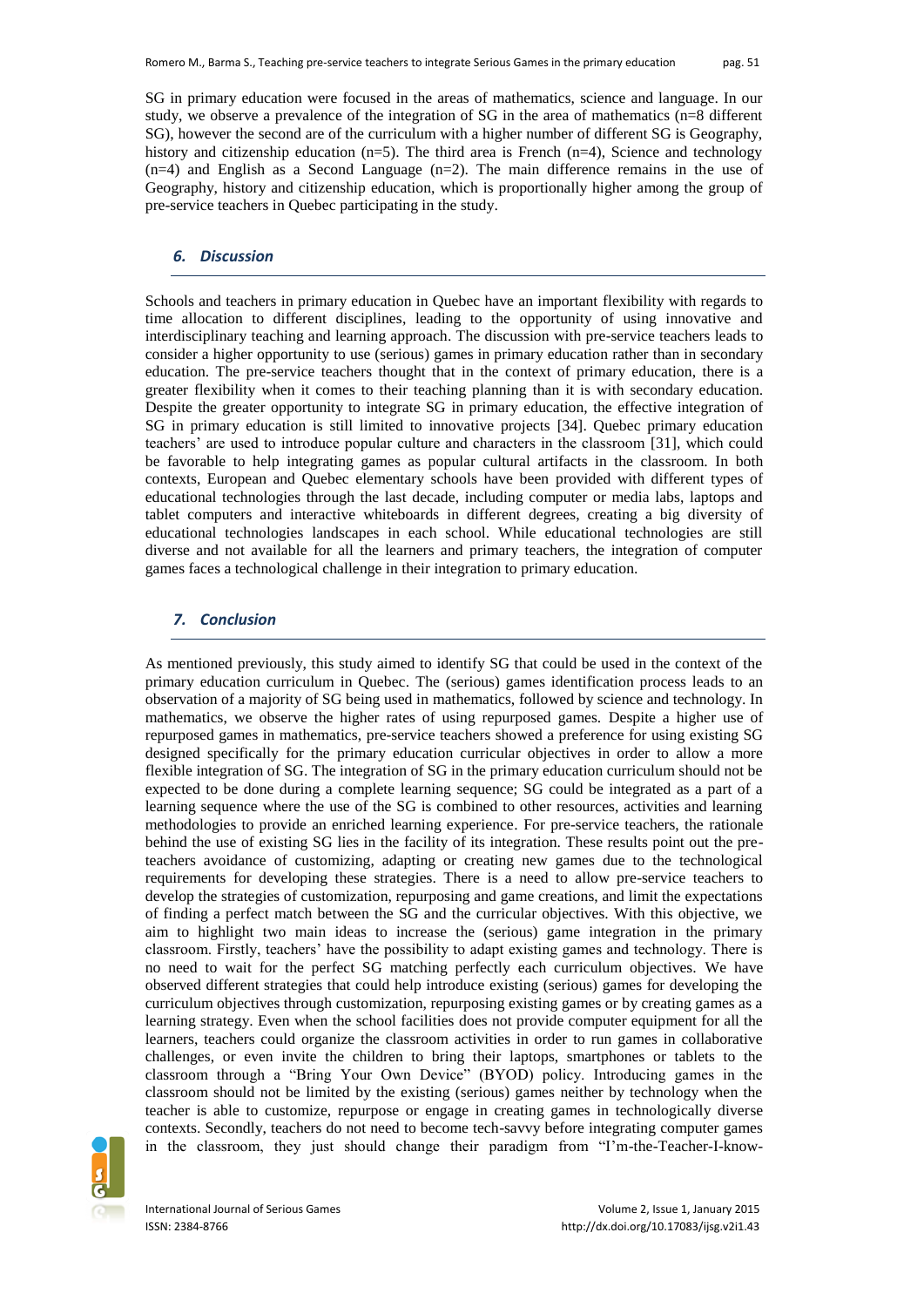everything" to a Community of Learners (CoL) paradigm where the teacher is the facilitator of the learning experience but does not control everyone and everything (domain knowledge, technologies, software…) but allows the emergence of collaborative solution solving strategies. In relation to the use of ICTs, teachers are sometimes behind part of their pupils; but can develop a classroom management strategy were the more advanced ICT people (often part of the pupils) have the responsibility to help the other members of the Community of Learners (CoL), including the other pupils and teachers. When teachers join the learning journey from the same starting point than children as they integrate ICTs to their pedagogy, teachers model parts of the  $21<sup>st</sup>$  century competencies of learning to learn (lifelong learning), teamwork and collaborative learning, but also problem solving strategies to overcome the technological challenges appearing in the classroom. Prensky [24], describe young people as *Digital Natives*, and as the *Game Generation*. Primary education teachers should made be aware of those facts and invited to take part in a Community of Practice (CoP) and other professional events and networks in order to develop a better awareness of the SG integration in the classroom. Developing their personal network to improve their game integration projects successfully and reflect on their practices with other colleagues could reveal an important step in changing their teaching practices for the benefit of the learners.

### *References*

- [1] Baek, Y.K., "What hinders teachers in using computer and video games in the classroom? Exploring factors inhibiting the uptake of computer and video games". *CyberPsychology & Behavior,* vol. 11, no. 6, pp. 665–671, 2008. http://dx.doi.org/10.1089/cpb.2008.0127
- [2] Barma, S., Power, M., Daniel, S., "Réalité augmentée et jeu mobile pour une éducation aux sciences et à la technologie". *Actes du colloque scientifique Ludovia 2010 «Interactivité/interactions–Enjeux relationnels*, 2010.
- [3] Bellotti, F., Kapralos, B., Lee, K., Moreno-Ger, P., Berta, R., "Assessment in and of Serious Games: an overview". *Advances in Human-Computer Interaction*, 1, 2013. http://dx.doi.org/10.1155/2013/136864
- [4] Bennett, S., Maton, K., Kervin, L., "The 'digital natives' debate: A critical review of the evidence". *British journal of educational technology,* vol. 39, no. 5, pp. 775–786, 2008. http://dx.doi.org/10.1111/j.1467-8535.2007.00793.x
- [5] Bottino, R.M., Ott, M., Tavella, M., "Serious Gaming at School: Reflections on Students' Performance, Engagement and Motivation". *International Journal of Game-Based Learning*, vol. 4, no. 1, pp. 21–36, 2014. http://dx.doi.org/10.4018/IJGBL.2014010102
- [6] Canadian Council on Learning, *State of E-learning in Canada.* Ottawa, Canada.
- [7] Can, G., Cagiltay, K., "Turkish Prospective Teachers' Perceptions Regarding the Use of Computer Games with Educational Features". *Journal of Educational Technology & Society*, vol. 9, no. 1, 2006.
- [8] Cheng, Y.-M., Lou, S.-J., Kuo, S.-H., Shih, R.-C., "Investigating elementary school students' technology acceptance by applying digital game-based learning to environmental education". *Australasian Journal of Educational Technology*, vol. 29, no. 1, 2013.
- [9] Computer Society Connection, "Hour of Code kicks off to introduce K-12 students to computer programming". *IEEE Xplore,* vol. 46, no. 11, p. 99, 2013.
- [10] Connolly, T.M., Stansfield, M., Hainey, T., "An alternate reality game for language learning: ARGuing for multilingual motivation". *Computers & Education,* vol. 57, no. 1, pp. 1389–1415, 2011. http://dx.doi.org/10.1016/j.compedu.2011.01.009
- [11] Curtis, S., "Teaching our children to code: a quiet revolution". *The Telegraph*, 2013. http://www.telegraph.co.uk/technology/news/10410036/Teaching-our-children-to-code-a-quietrevolution.html.
- [12] deWinter, J., Griffin, D., McAllister, K.S., Moeller, R.M., Ruggill, J.E., "Computer games across the curriculum: A critical review of an emerging techno-pedagogy". *Currents in Electronic Literacy*, 2010.
- [13] Fargeot, B., Thibaud, M., *L'utilisation d'un jeu serieux dans l'acquisition de l'automaticite des tables de multiplication en cycle 3. L'exemple de «Timez Attack».* Université Claude Bernard Lyon 1, Institut Universitaire de Formation des Maitres de l'Académie de Lyon, Lyon, France, 2013.
- [14] Groundwater-Smith, S. White, V. *Improving our primary schools: Evaluation & assessment through participation.* Harcourt Brace, 1995.

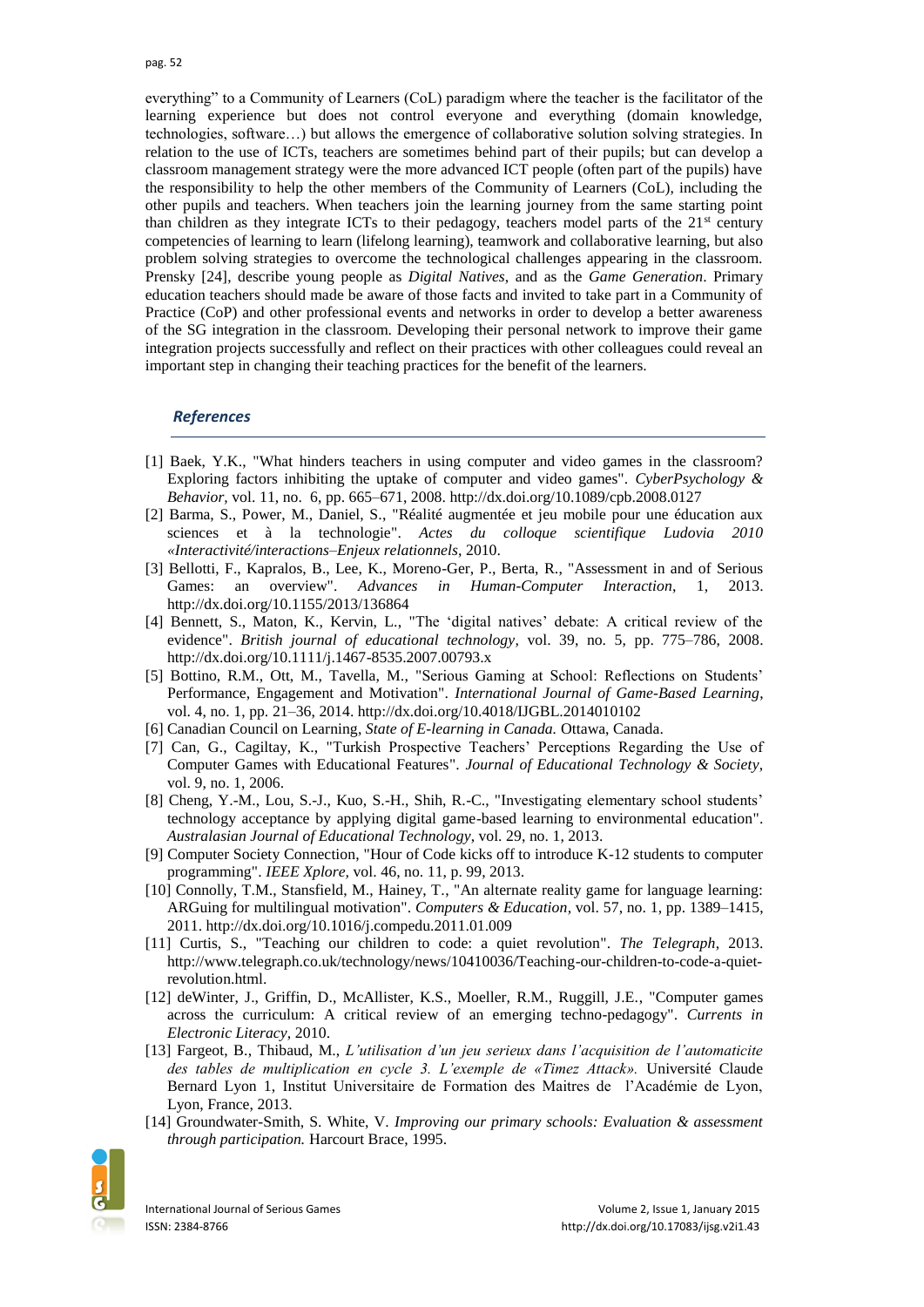- [15] Guillén-Nieto, V., Aleson-Carbonell, M., "Serious games and learning effectiveness: The case of 'It'sa Deal!'". *Computers & Education,* vol. 58, no. 1, pp. 435–448, 2012. http://dx.doi.org/10.1016/j.compedu.2011.07.015
- [16] Hainey, T., Connolly, T., Boyle, E., et al., "A Systematic Literature Review to Identify Empirical Evidence on the use of Games-Based Learning in Primary Education for Knowledge Acquisition and Content Understanding". *8th European Conference on Games Based Learning: ECGBL2014*, p. 167, 2014.
- [17] Kafai, Y.B., "Learning design by making games". *Constructionism in practice: Designing, thinking and learning in a digital world*, pp. 71–96, 1996.
- [18] Kangas, M., "Creative and playful learning: Learning through game co-creation and games in a playful learning environment". *Thinking Skills and Creativity,* vol. 5, no. 1, pp. 1–15, 2010. http://dx.doi.org/10.1016/j.tsc.2009.11.001
- [19] Kiili, K., Kiili, C., Ott, M., Jönkkäri, T., "Towards creative pedagogy: Empowering students to develop games". *6th European Conference on Games Based Learning*, Academic Conferences Limited, p. 250, 2012.
- [20] McFarlane, A., Sparrowhawk, A., Heald, Y., and others., *Report on the educational use of games.* Teachers evaluating educational multimedia, 2002.
- [21] MEQ. *Québec Education Program: New directions for success together.* Ministère de l'Education du Québec, Québec, QC, 2001.
- [22] Mor, Y., Winters, N., Cerulli, M., Björk, S., "Literature review on the use of games in mathematical learning, Part I: Design. Report of the Learning Patterns for the Design and Deployment of Mathematical Games project", 2006.
- [23] Pachler, N., Cook, J., Bachmair, B., "Appropriation of mobile cultural resources for learning". *International Journal of Mobile and Blended Learning*, vol. 2, no. 1, pp. 1–21, 2010. http://dx.doi.org/10.4018/jmbl.2010010101
- [24] Prensky, M., "Digital natives, digital immigrants part 1". *On the horizon,* vol. 9, no. 5, pp. 1– 6, 2001. http://dx.doi.org/10.1108/10748120110424816
- [25] Prensky, M., *Fun, play and games: What makes games engaging.* McGraw-Hill, California, 2001.
- [26] Proctor, M.D., Marks, Y., "A survey of exemplar teachers' perceptions, use, and access of computer-based games and technology for classroom instruction". *Computers & Education,*  vol. 62, pp. 171–180, 2013. http://dx.doi.org/10.1016/j.compedu.2012.10.022
- [27] Robertson, J., Good, J., "Children's narrative development through computer game authoring". *TechTrends,* vol. 49, no. 5, pp, 43–59, 2005.
- [28] Rodrigues, M., Carvalho, P.S., "Teaching physics with Angry Birds: exploring the kinematics and dynamics of the game". *Physics Education*, vol. 48, no.4, p. 431, 2013. http://dx.doi.org/10.1088/0031-9120/48/4/431
- [29] Romero, M., Gebera, O.T., "Serious Games para el desarrollo de las competencias del siglo XXI". *RED. Revista de Educación a Distancia*, vol. 34, pp. 1–22, 2012.
- [30] Romero, M., Usart, M., Popescu, M., Boyle, E., "Interdisciplinary and international adaption and personalization of the metavals serious games". In *Serious Games Development and Applications*. Springer, pp. 59–73, 2012. http://dx.doi.org/10.1007/978-3-642-33687-4\_5
- [31] Saint-Jacques, D., Chené, A., Lessard, C., Riopel, M.-C., "Les représentations que se font les enseignants du primaire de la dimension culturelle du curriculum". *Revue des sciences de l'éducation,* vol. 28, no. 1, pp. 39–62, 2002. http://dx.doi.org/10.7202/007148ar
- [32] Sancar Tokmak, H., Ozgelen, S., "The ECE Pre-service Teachers' Perception on Factors Affecting the Integration of Educational Computer Games in Two Conditions: Selecting versus Redesigning". *Educational Sciences: Theory & Practice,* vol. 13, no. 2, pp. 1345-1356, 2013.
- [33] Sanchez, E., Ney, M., Labat, J.-M., "Jeux sérieux et pédagogie universitaire : de la conception à l'évaluation des apprentissages". *Revue Internationale des Technologies en Pédagogie Universitaire*, vol. 8, Journées scientifiques "Pédagogie Universitaire Numérique", pp. 48–57, 2011.
- [34] Sauvé, L., Kaufman, D., *Jeux et Simulations éducatifs: Études de Cas et leçons Apprises.* PUQ, 2010.
- [35] Shelton, B.E., Scoresby, J., "Aligning game activity with educational goals: Following a constrained design approach to instructional computer games". *Educational Technology Research and Development,* vol. 59, no. 1, pp. 113–138, 2011. http://dx.doi.org/10.1007/s11423-010-9175-0